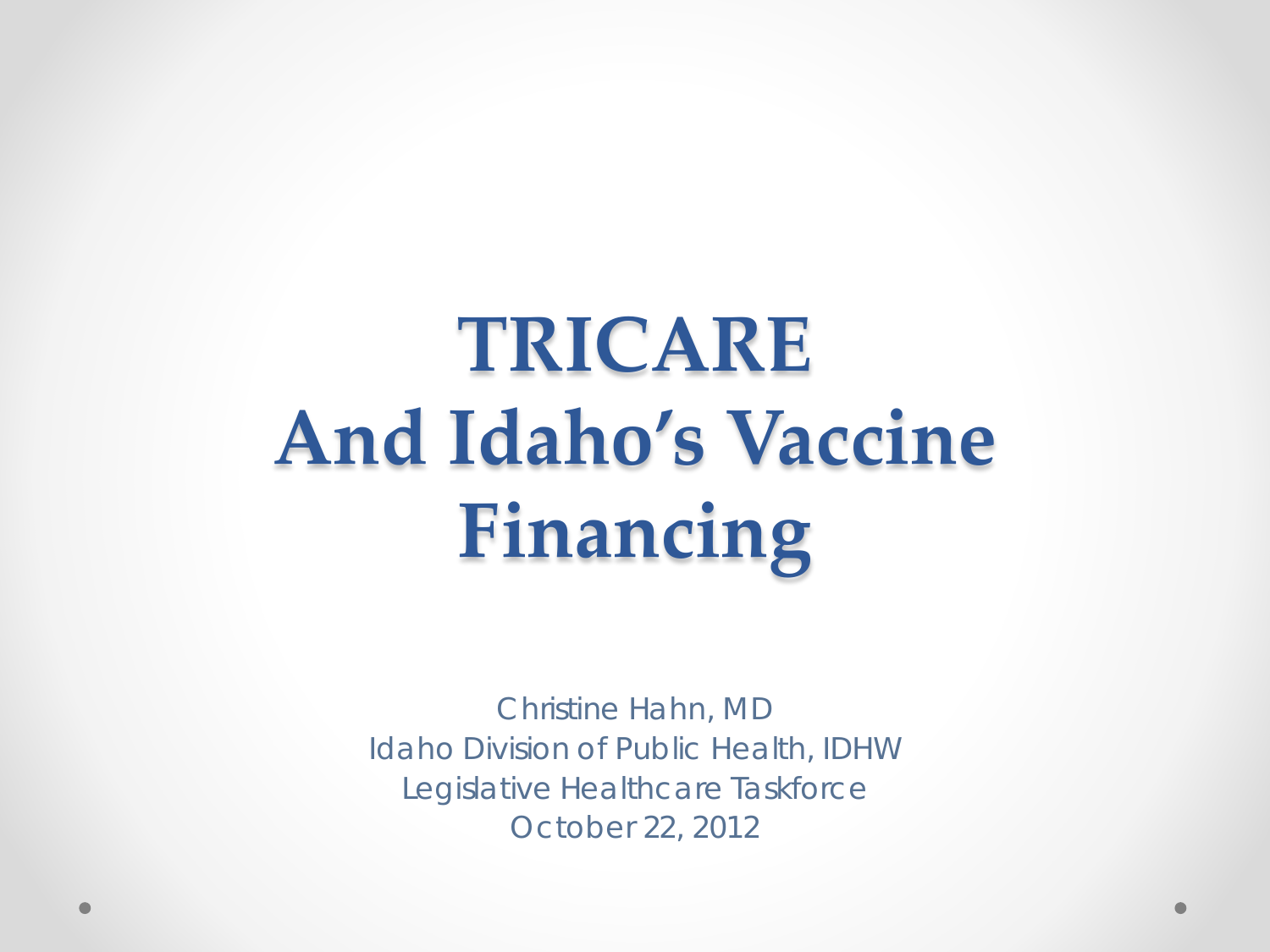#### Idaho – a "Universal" Vaccine State

- **A "universal" vaccine state is one where all children under 19 years of age are eligible for state-supplied vaccines**
- **While the vaccines are supplied by the state, medical providers may charge an administration fee for providing the vaccination service.**
- **Universal vaccine supply allows medical providers to maintain a single stock of vaccines for their pediatric patients, which was the intent of the vaccine assessment legislation in 2010**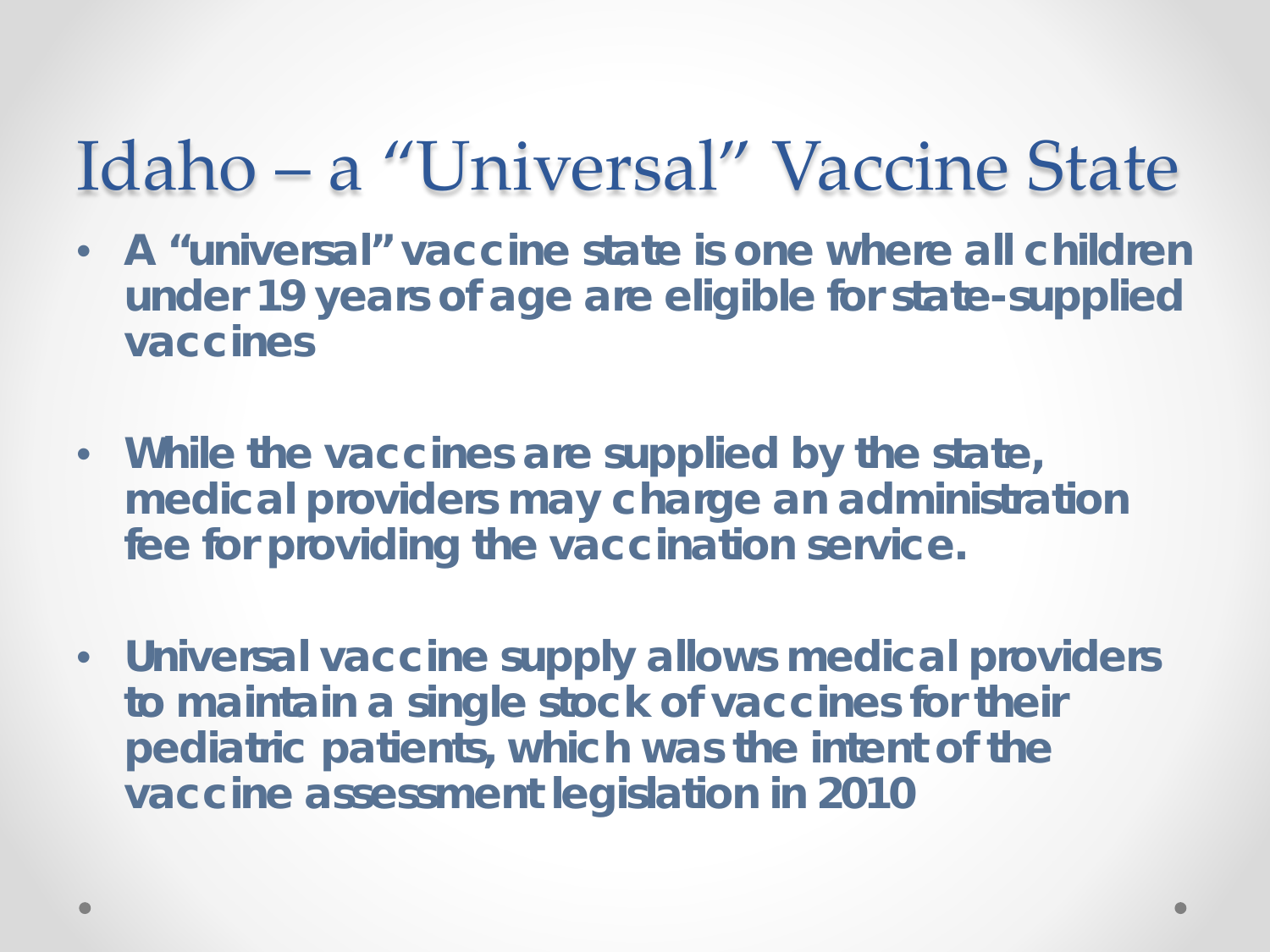#### Idaho – a "Universal" Vaccine State (cont.)

- Universal eligibility is made possible by:
	- o **VFC - Medicaid, Uninsured, underinsured, American Indian and Alaska Natives funded through the federal entitlement Vaccines for Children (VFC) program.**
	- o **Assessment - Insured Idaho residents funded through the Idaho's Childhood Immunization Assessment law (41-60 Idaho Code)**
	- o **S-CHIP participants funded by S-CHIP program**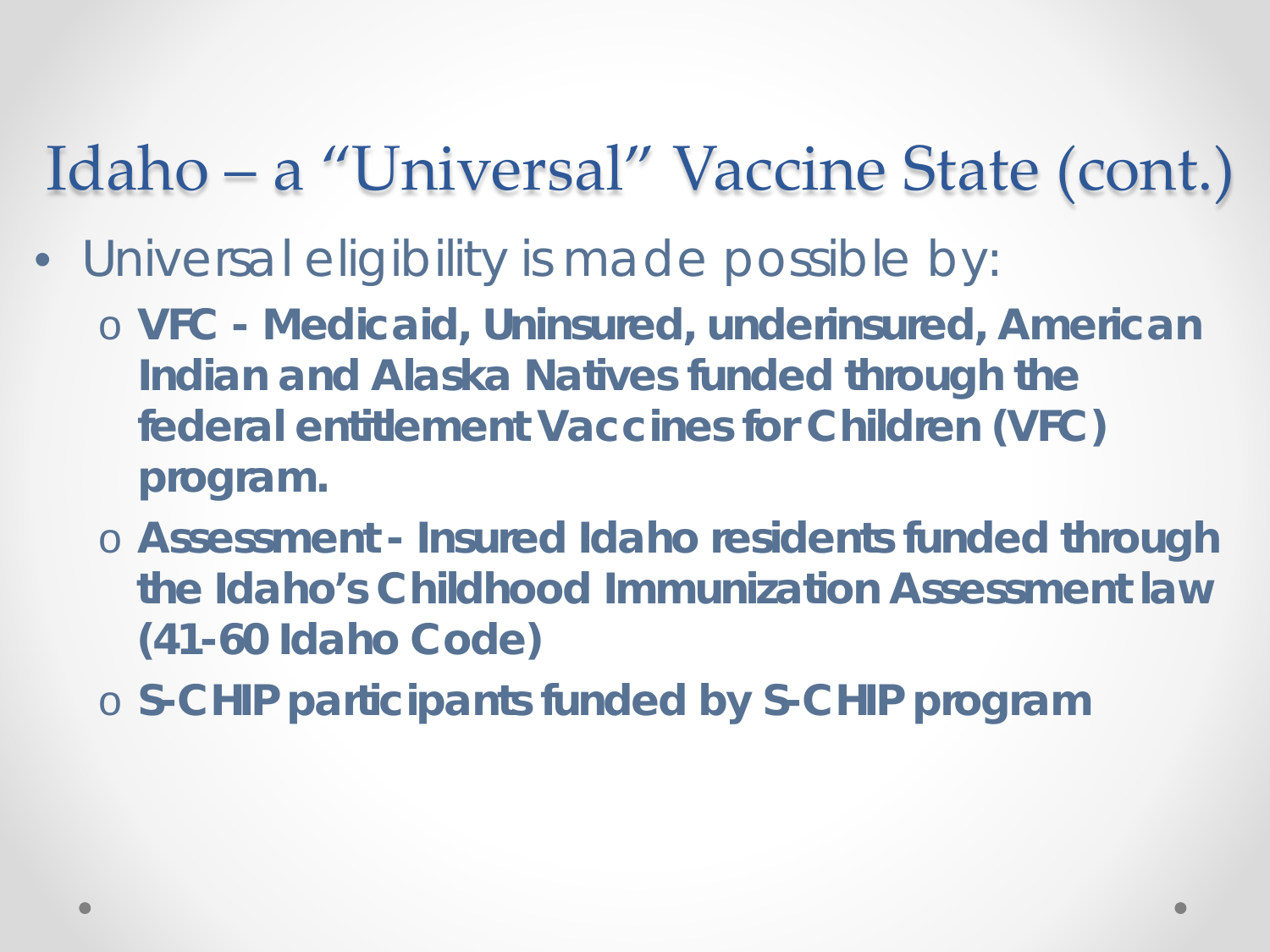## TRICARE - Overview

- **Federal insurance program that "provides civilian health benefits for military personnel, military retirees, and their dependents, including some members of the Reserve Component." (from TRICARE's website)**
- **Covers between 11,000 and 12,000 children under 19 years of age in Idaho**
- **To date, TRICARE has not paid in to the dedicated vaccine assessment fund.**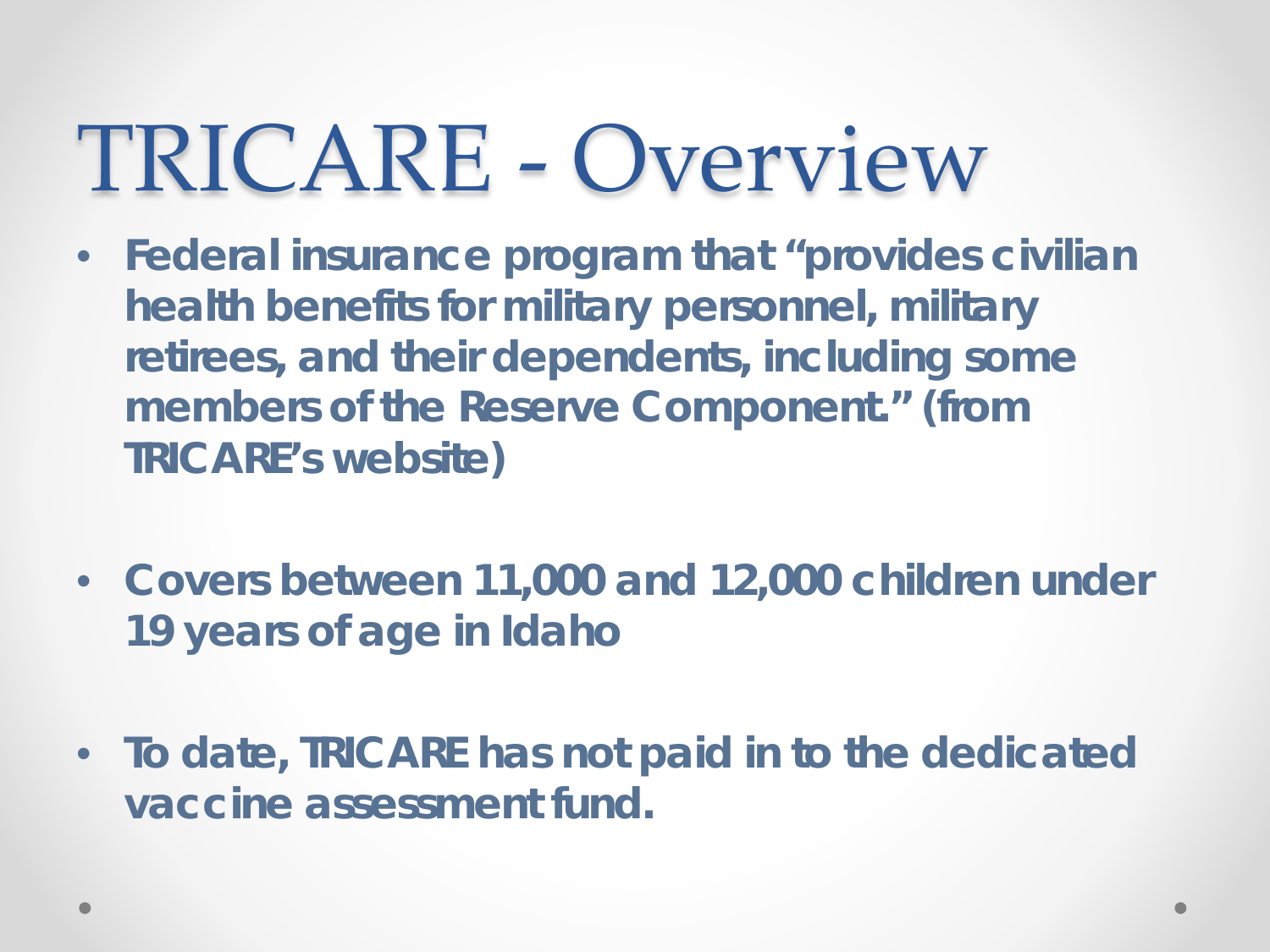#### Why is TRICARE Suddenly a Problem?

- **The IIP has until now used federal CDC 317 grant funding to "cover" TRICARE-insured children**
- **July 11, 2012 - the Idaho Immunization Program (IIP) was formally notified by the Centers for Disease Control and Prevention (CDC), that 317 funding could no longer be used to provide vaccines for any insured children**
- **October 1, 2012 – IIP is required to enforce the new CDC restrictions**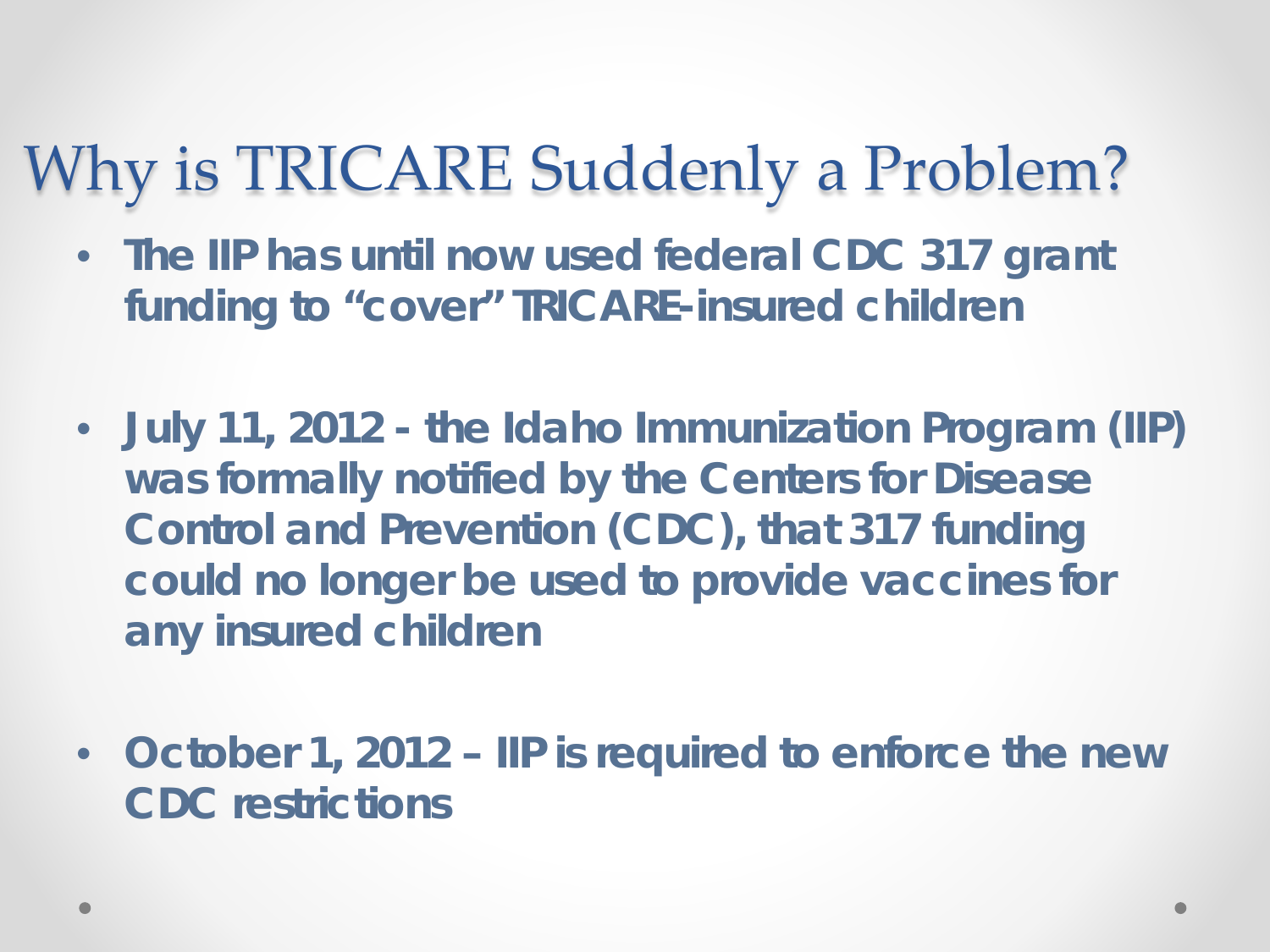

#### **State Fiscal Year 2013 Pediatric Vaccine Funding**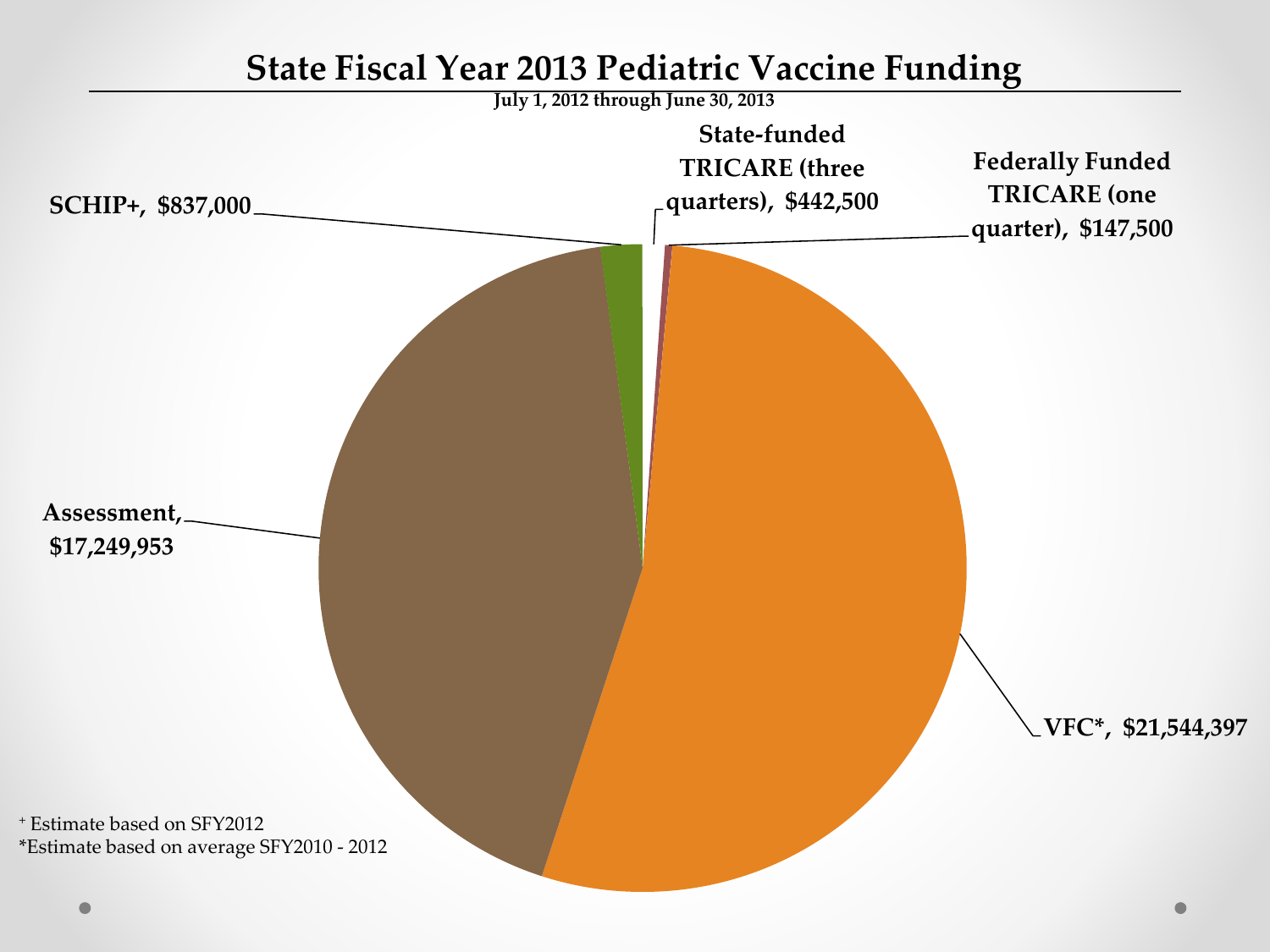## Short-term TRICARE Solution

- **August 21, 2012 – IIP sent guidance to providers informing them that state-supplied vaccines could not be used for TRICARE beneficiaries after September 30, 2012**
- **After researching other vaccine solutions, it became obvious that TRICARE beneficiaries in most areas of Idaho would have difficulties accessing some or all vaccines**
	- o **Military base out of reach for many TRICARE children**
	- o **Most providers not able/willing to purchase separate stocks for TRICARE children**
	- o **Pharmacies not set up to vaccinate very young children**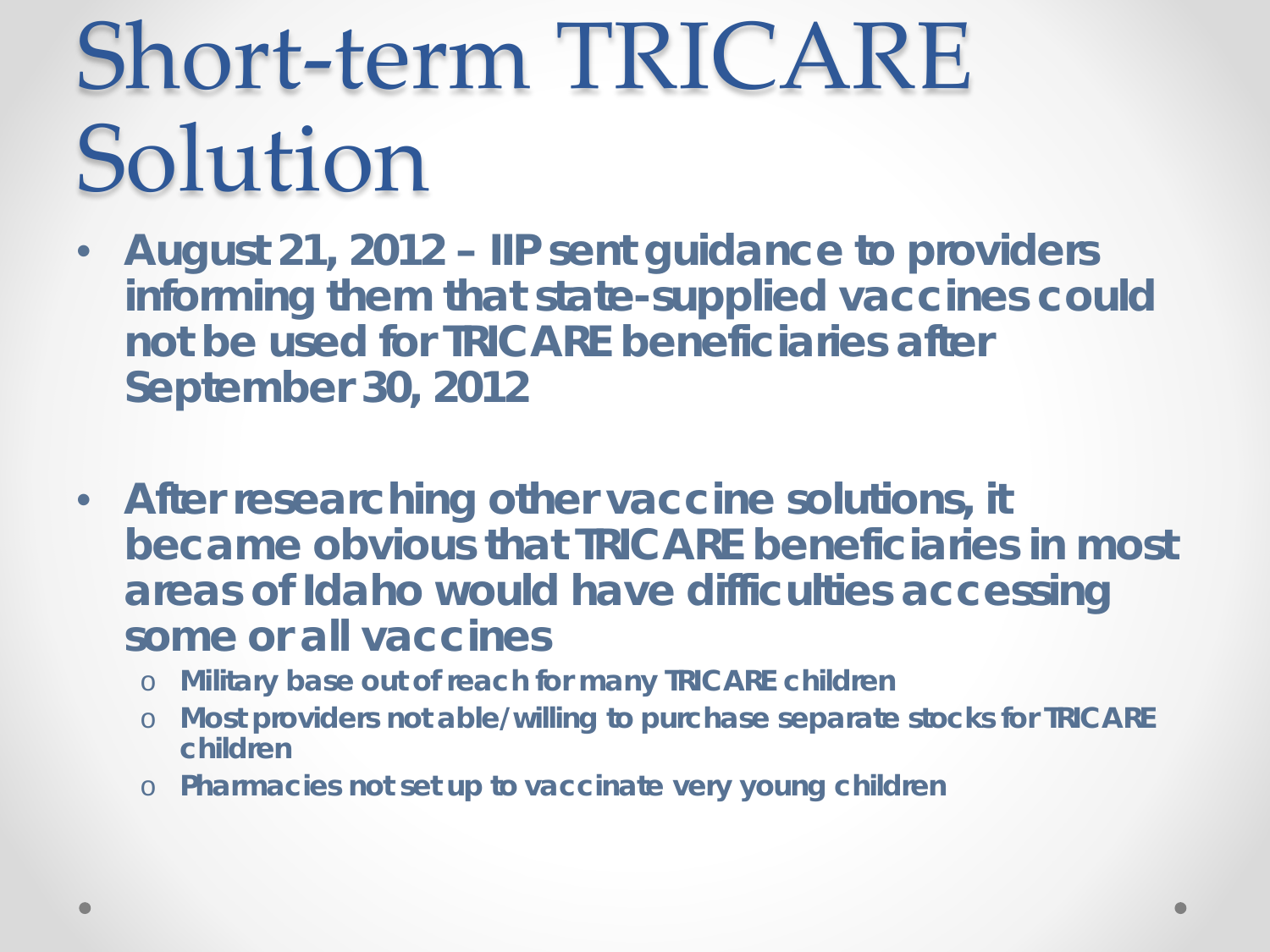## Short-term TRICARE Solution (cont.)

- **September 28, 2012 – Governor Otter announced to state legislators his intent to instruct the Department of Health and Welfare to use funds from within our existing appropriation to cover the cost of vaccines for TRICARE beneficiaries, and requested input from legislators who may be concerned**
- **October 4, 2012 – The Governor publicly announced the short-term funding solution, and IIP notified medical providers that TRICARE beneficiaries were once again eligible for state supplied vaccine**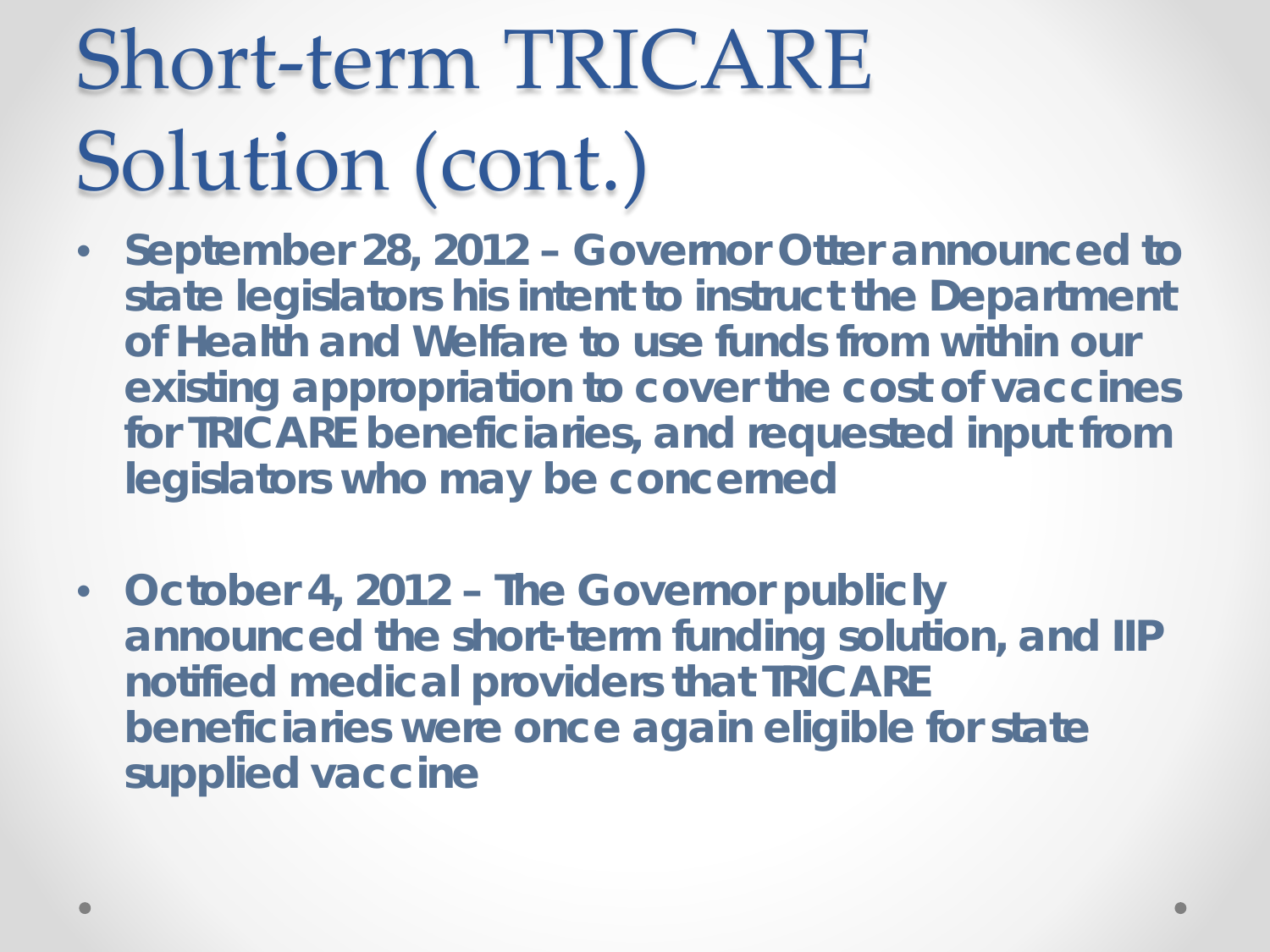# Long-term Solution

• **We believe it is in the best interest of TRICARE children that TRICARE pays in to the state's vaccine assessment fund to keep their beneficiaries eligible to participate in the state's vaccine program**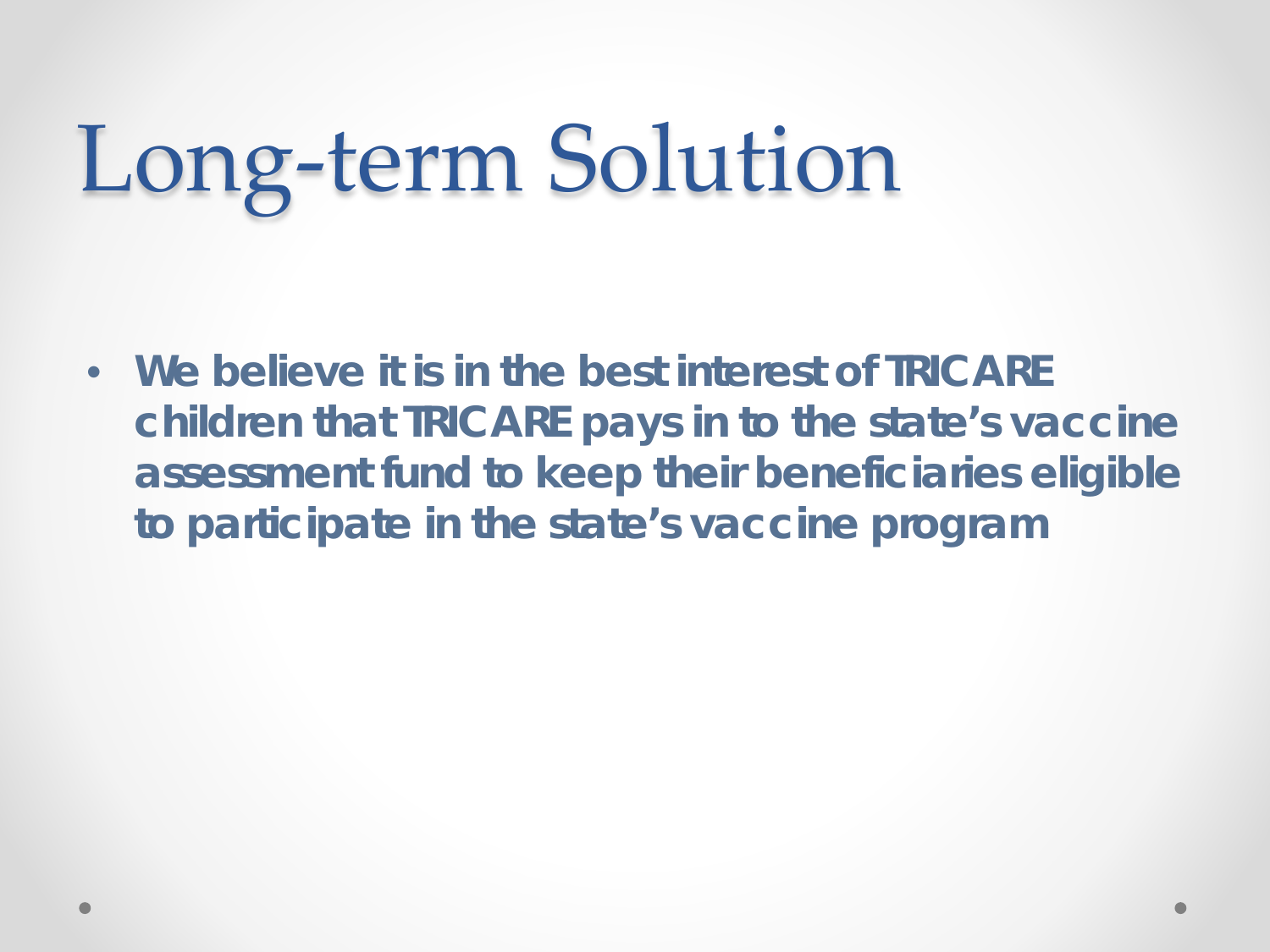# What's Being Done

- **September 28, 2012 – Staff from the Division of Public Health (DoPH) hold a teleconference with two senior officials from the TriWest Healthcare Alliance, the contracted third party administrator for TRICARE for the western region**
- **TriWest assured the DoPH that their contractual obligations to TRICARE do not allow them to pay into any vaccine assessment plans, and that only TRICARE is able to make the changes required to permit participation**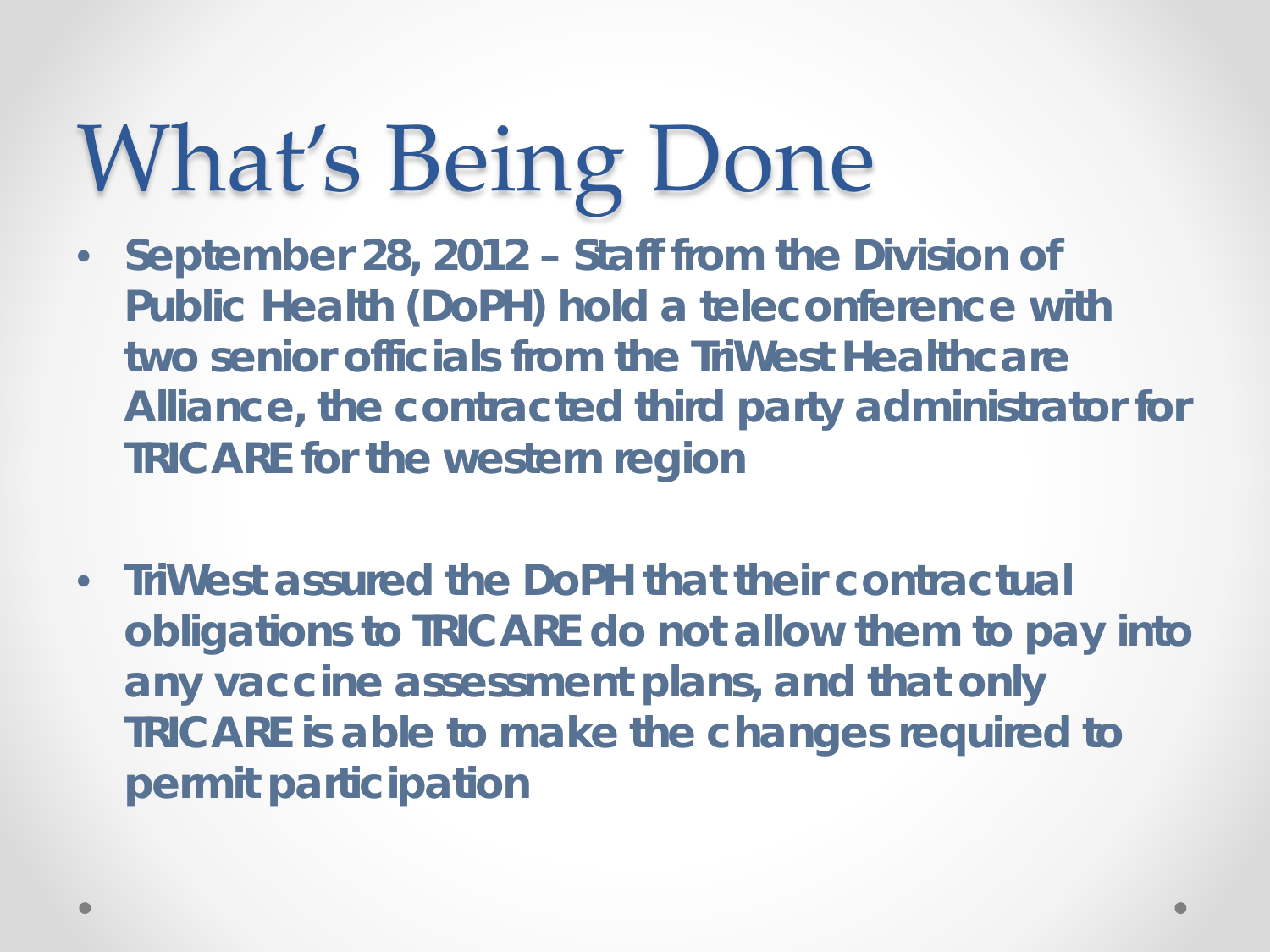# What's Being Done (cont.)

• **October 4, 2012 – Governor Otter sent a letter to the Assistant Secretary of Defense for Health Affairs, Dr. Jonathan Woodson, asking that the D.O.D. provide specific details from their laws, rules and/or policies that prevent them from participation in Idaho's vaccine assessment**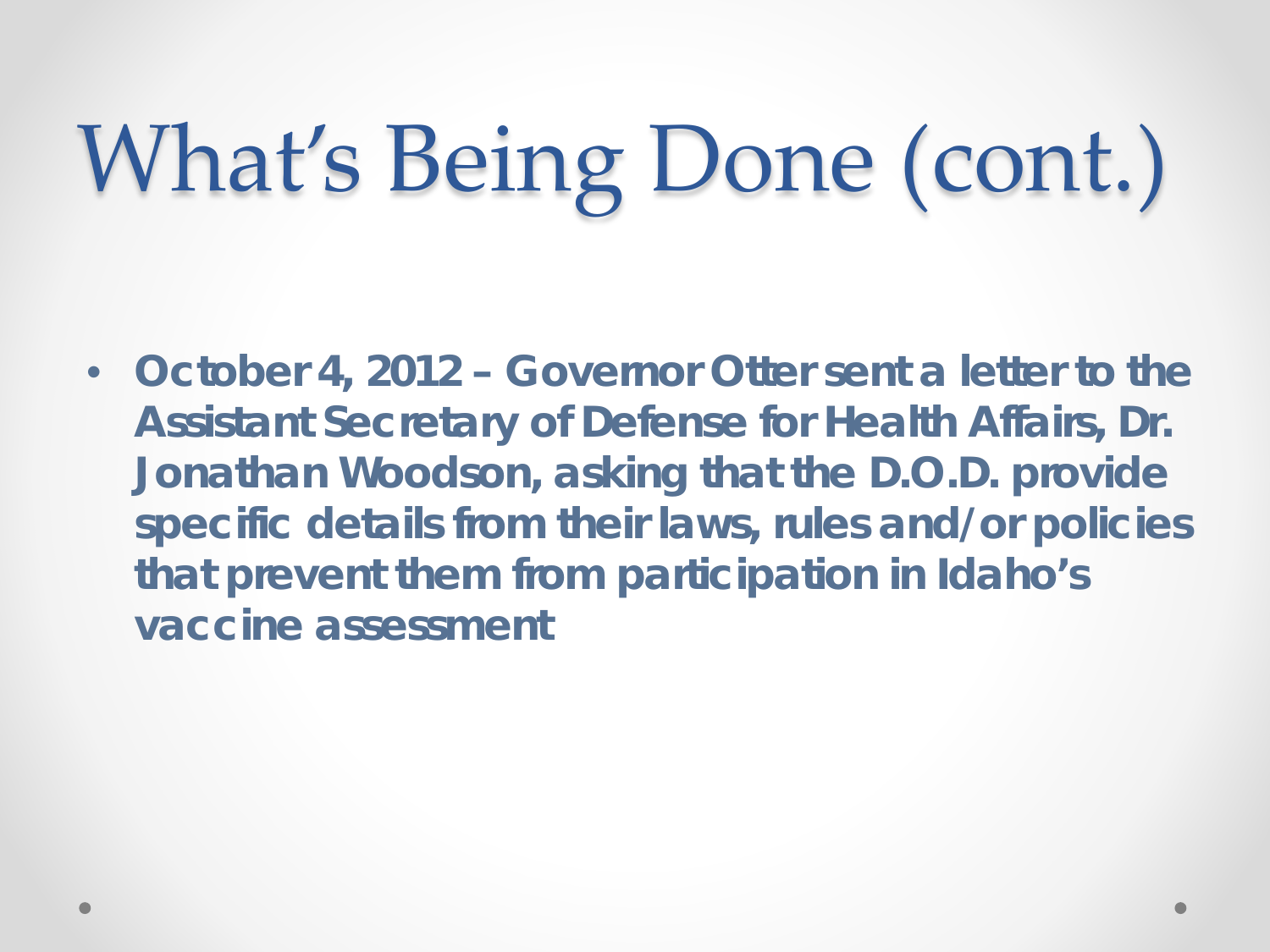# What's Being Done (cont.)

- **On October 10, 2012 – the IIP was contacted by Kennell and Associates Inc., a healthcare consulting firm, which has been contracted by TRICARE to research state vaccine assessments and provide TRICARE with a briefing**
- **On October 11, 2012 – IDHW Director Dick Armstrong contacted the office of Senator Crapo to request assistance in getting to the bottom of the TRICARE's refusal/inability to participate in Idaho's vaccine assessment.**